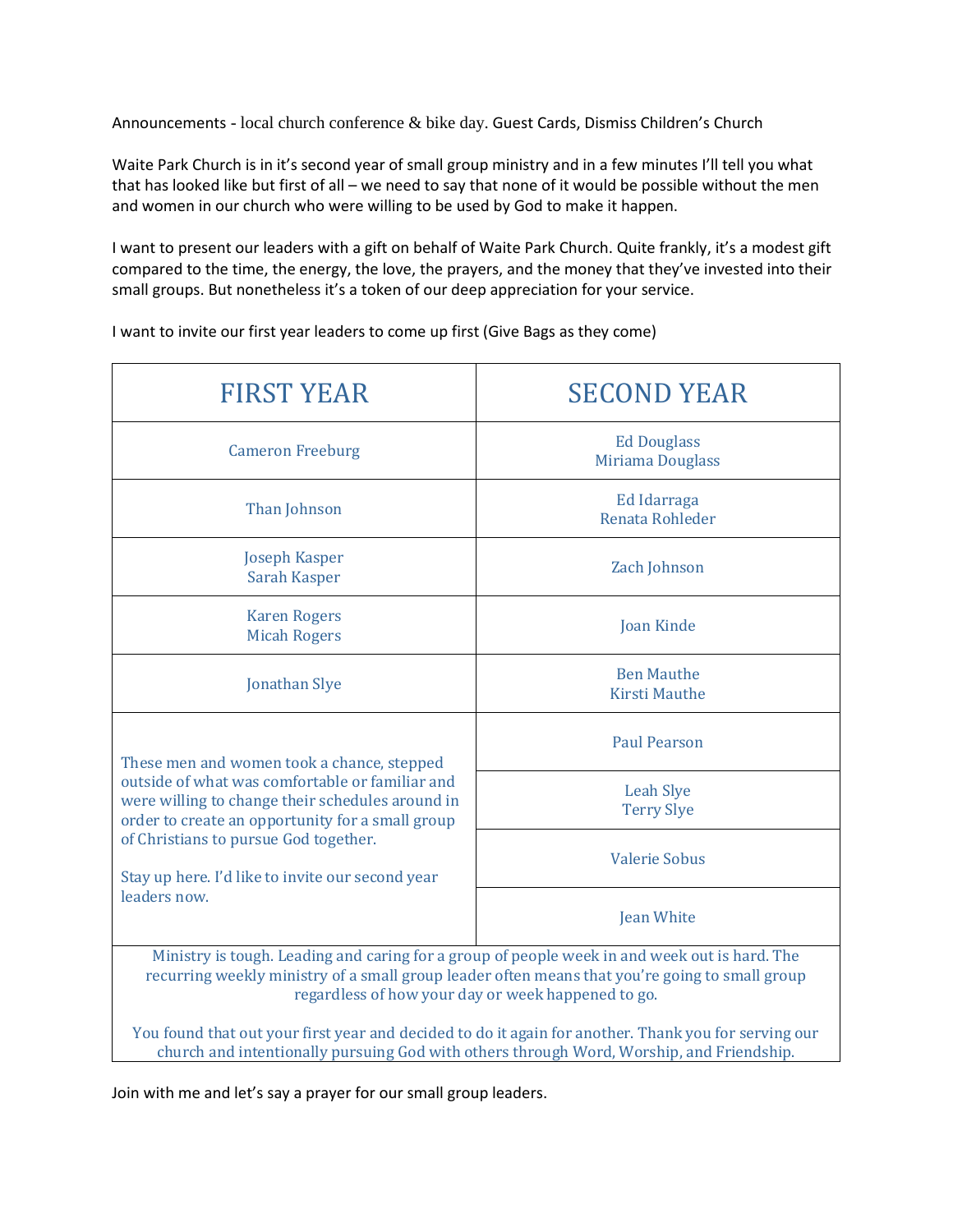### Intro

#### **State of the Church Small Groups Edition: Defying Expectations & Unsustainable**

If you've gone to a Christian college then you know what it's like to go to a chapel service and expect worship and a message only to end up hearing announcements about homecoming court or a talk on STD's. You're frustrated. It's not what you signed up for. It's a waste of time.

Today's message might not feel like a sermon BUT there's two main reasons for us as a church to use Sunday morning time to focus our attention this way: The first is to give glory to God for what he's doing and the second is to be a genuine & likeminded community

I was talking to the Assistant pastor at Cross Culture Community Church and she said, "You guys have a pretty good small group ministry, don't you?" And my response to her was "yes" and "no." "Yes" because we've done a lot and we've got a lot going for us. As a matter of fact – in many ways we're "defying Expectations" and "No" because we're unsustainable.

So let's flesh this out together.

### We've defied expectations

Small Group experts say that it takes about 4 years for a church culture to fully adopt a small group ministry mentality. We accomplished this our first year.

Our first year we had 7 small groups and 100 participants.

This year we've had 7 small groups and we'll finish out the year with 97 participants.

In a Christianity Today article Ed Stetzer (A Pastor and author who specializes in Church Research and revitalization) said, "Some would say that 50 percent of your Sunday morning attendance should be in small groups… Realistically, though, I don't think that 70 percent is an unreachable goal for churches that rightly emphasize small groups."

To put this into some perspective for you – we've got almost 80% of our average Sunday morning attendance involved in small groups.

Let me point out something else that's significant… Saddleback (a North American Church that is a leader in small group ministry) expects about 80% of their small groups to make it through a whole year of small group ministry. For the past two years all of our small groups and their leaders have finished out the year.

So to summarize, here's what we've done:

- We built a clear structure with crucial values
- We built a small group culture in a quarter of the time it should take
- We surpassed participation goals of most pastors/churches/small group researchers
- Our retention rate for small groups during the small group year is perfect
- **Because** of this our church has been able to minister to one another in a way that's more reflective of the New Testament than we've ever been able to do in the last 8 years.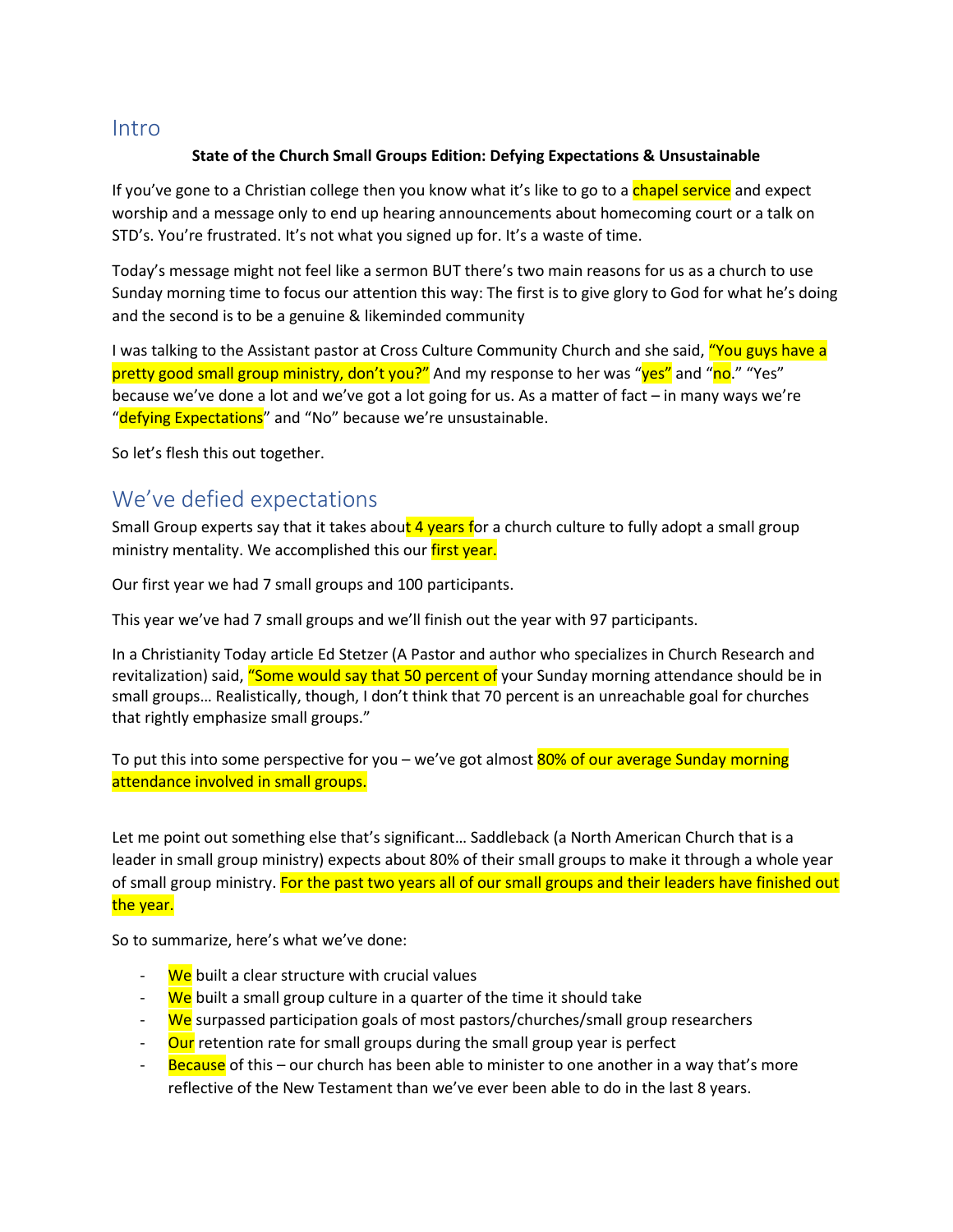# We've got a lot going for us

There are a lot of factors at play for why we've been able to do what we've done.

- The senior members of our church set the example for us by giving up their resources, power, and preferences in order to see the church grow.
	- o They invested their money into a building project & capital campaign
	- o They voted in young leadership
	- o They embraced change even when it meant they'd lose the things they enjoyed. Their space looks different. Their worship is different. Their preaching is different.
- Pastor Kory and the board were sensitive to God's Spirit and to the needs of our congregation. They correctly diagnosed the church. They took risks and invested in a full time small group pastor before having a full time youth pastor and before having a full time children's ministry pastor. A move that is almost completely unheard of.
- & the people of our church stepped up.
	- o Some were asked to be leaders but didn't necessarily think it was right for them. Others wanted to be leaders but felt underqualified. Some wanted to be leaders but knew it would require that they give up some other part of their life to find the time for it.
	- o AND Each one of you that is or had been involved in a small group has made your small group community what it is and I'm so thankful for your investment and participation.

Some of you know – I went to Southern California this past March to spend several days learning and building relationships with Small Group Pastors. I originally went primarily because I had no formal training in small group ministry and so I wanted to learn all about what I didn't know. You know, what are those blindspots? What am I not seeing? What do I not know to ask? What is ended up being was a time of encouragement as well as a time of defining – defining what it was that our small groups were meant to be.

So let me tell you why it was encouraging and why it was defining.

One Pastor I met – his name is **Ron Wilbur.** He was the pastor of small group health at Saddleback Church. When I spoke with Ron about our church and our small group ministry he said, "You must lie awake at night with excitement about all the things that God is doing in your church... I know I would." That for me was such a resounding affirmation that we as a church were in a good position.

Here was the other encouraging thing for me. When I was at this conference there seemed to be a plethora of pastors that had 100 small groups, 300 small groups, and I think Saddleback Church has over 3000 small groups. When I shared with people about how much of our church was involved in small groups or when I shared that our Senior Pastor and our board made small groups a priority – people were envious. When I told them that our people were ready for a small group ministry and jumped right in – pastors wished that they had what we had. When I told them that as a church we had invested in a full time small groups pastor before investing in a full time youth or a full time children's ministry pastor – they were shocked. None of this was typical behavior. When the small group pastors were asked to rate their church's small group culture on a scale of 1-10 most people said 4 and no one said anything above a 6. It was eye opening for me tor realize that the resources of a megachurch didn't automatically cause them to have a more effective small group ministry.

Then came the defining moments.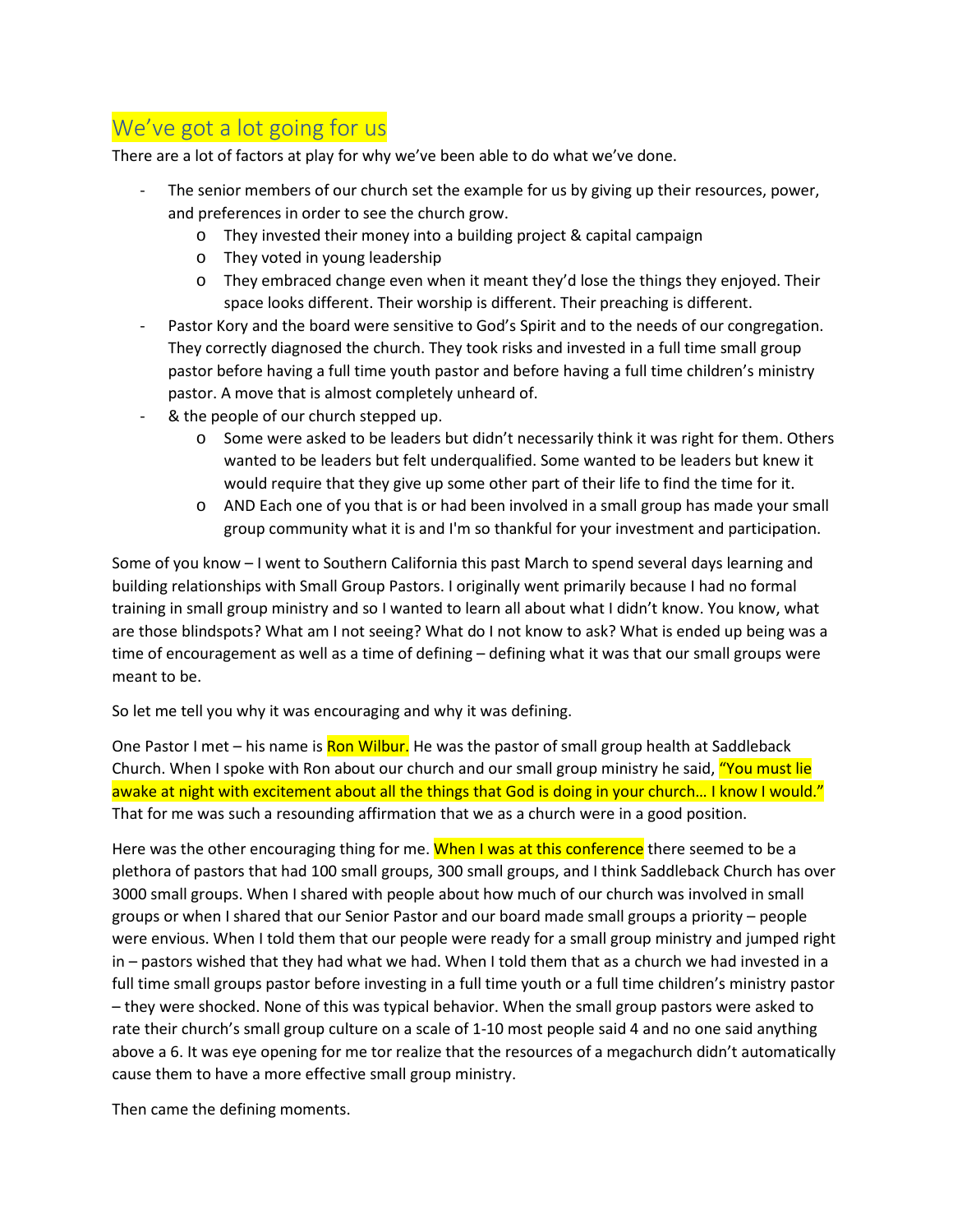I attended a break out session where the topic was "How to make disciples that make disciples."

What we ended up talking about was "How to create environments where people could become more like Jesus."

But what people actually ended up talking about was "How to create Christian environments where people could feel comfortable."

Pastors began to spout off answers. These environments needed to be comfortable. They needed to be welcoming. They needed to be warm and inviting. It needed to be a place where people could be themselves. People needed to know they weren't going to be judged. It needed to be an environment that raised the bar but let people know it was okay if they failed. It kind of went on and on in this direction for a while.

At one point someone said, "My question is, how do we attract millennials?" And that was more or less the breaking point for me. So I leaned I, somewhat dramatically, and I said, "half of your people are struggling with pornography… how does any of what you just described – address that? The divorce rates in the church are almost the same at the rest of the nation – do you really think that anything you just said will change that? If you want to attract millennials – then offer a place where people are addressing the real issues of their lives. Why aren't we talking about creating environments where people can reveal their sin and their skeletons? Why would we make disciples that are trapped in sin just so they can go and make more disciples who are trapped in sin?"

And there was some head nodding. And then someone else chimed in with an idea about how to reach millennials and we completely moved on. I was sad guys. I was surrounded by small group pastors who only wanted to talk about creating comfortable environments. And I knew that there was no way I was willing to spend my life creating impotent ministries.

The last session of the conference was led by a guy named Carl George. Carl George is a church growth consultant and a veteran small groups champion.

Let me tell you what he said because it's so concise and so clear. Unfortunately these aren't verbatim because I was trying to write as fast as he could talk and I couldn't keep up but

#### Carl asked this question:

- What's wrong with the small group model?

Then he answered it: We aren't doing the core stuff that's needed to change people's lives.

Then he said there's two things that are needed. This is the core stuff. I loved it.

- 1. People who are willing to acknowledge their brokenness (and he referenced groups like Celebrate Recovery)
- 2. People who lovingly interrogate their friends and invest in each other's lives. (And he referenced John Wesley's small groups about 4 times or so after that)

Those two things, for me, were the perfect summary of what a small group should look like. We need communities where people could be fully known and fully loved and in order to do that we need to be able to acknowledge our brokenness and have people who lovingly interrogate us. Now, not every small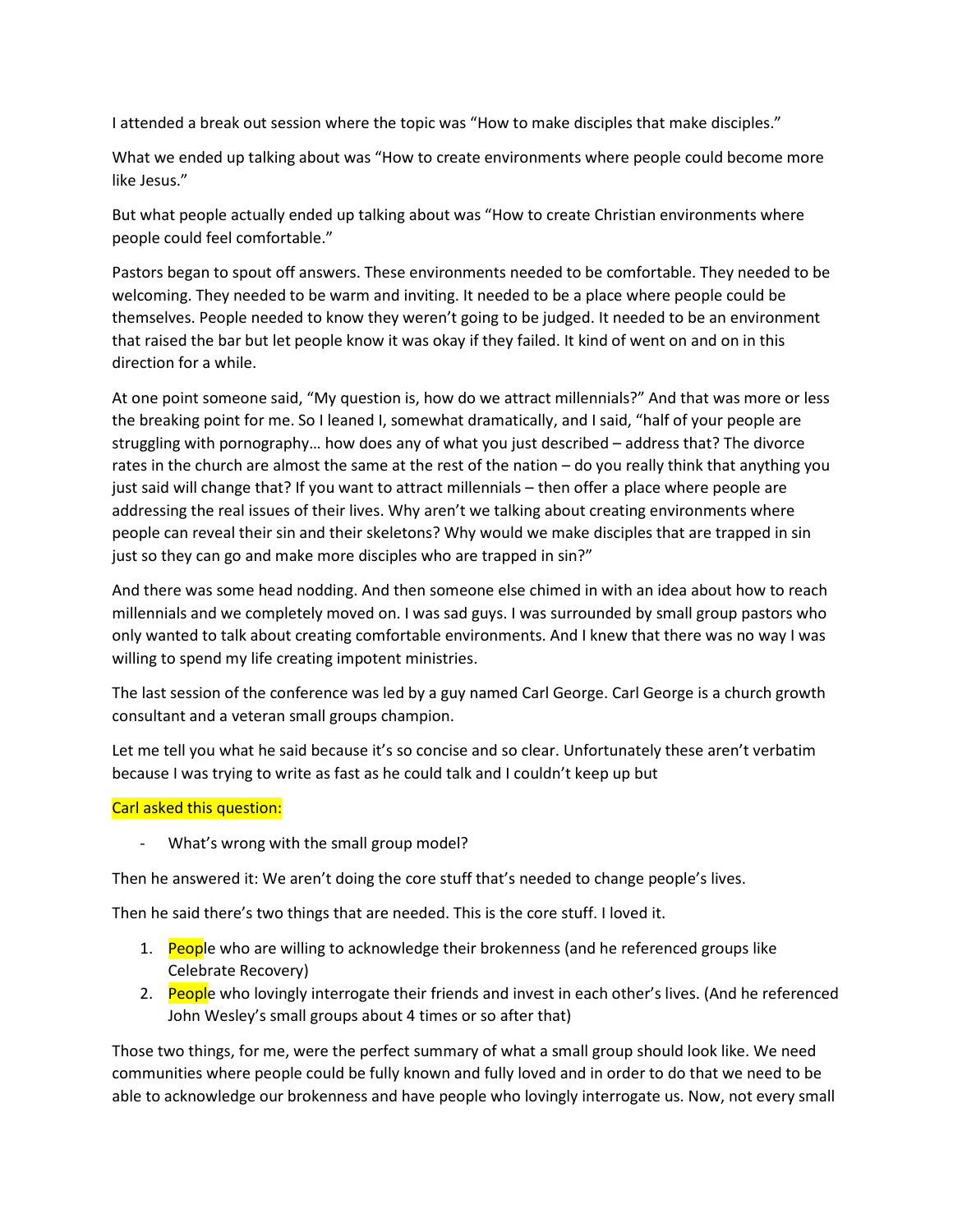group is going to get to an extreme level of that and not every small group will want to and not every small group should want to. But it has always been my goal that our church will get to a place where each of you if fully known and fully loved by at least one other brother or sister in Christ. And our small groups will be a vehicle for that.

I spent most of my time with a small groups pastor of 300 small groups. When I shared with him my vision and my heart for our small group ministry – he didn't think it could be done – to be fair to him – he didn't think it could be done without years and years and years of trying. He thought Minnesotans weren't capable of being vulnerable and transparent with one another.

Here's the thing – when I spoke with my leaders about my heart for our small groups – Our oldest leader Jean White said, "When people ask me pointed questions it shows me that they care." And our youngest leaders – Zach and Cameron said, "Our group is already doing that." When I told Kory about my goal for our small groups we decided on a FOCUS season to get us there.

The two final things we've got going for us:

- A vision of whole and holy communities where people acknowledge their brokenness and lovingly interrogate one another
- Leadership that believes we can get there

## We've Got Room for Improvement

So when I was asked if we had a pretty good small group ministry – I said "Yes" because

We've done a lot and we've got a lot going for us.

But I also said "no" because

- We're not sustainable

The truth is we had 5 great small group leaders step down from leading their small group our first year and I predict that we'll have about 6 more small group leaders step down from ministry at the end of this year. That's 11 great leaders over the last two years. And quite frankly… you only get so many potential small group leaders until you burn through them all. Not everyone is fit for this ministry.

## Where We're Going

So here's where we're going and some of this is in response to addressing our flaws and some of it is in response to what we feel God is challenging us in.

#### 1. **We're going to pursue smaller groups**

We want to aim for small groups of about 10 people. Right now all but one of our small groups is over 10 people. The highest amount of people in a small group this year has been 19.

#### 2. **We're going to recruit more leaders**

More leaders means small groups but it also means opening our community up to more and more people. Currently was have at least 6 people who are looking to start small groups of their own. And several who are thinking and praying about it. I invite you to do the same.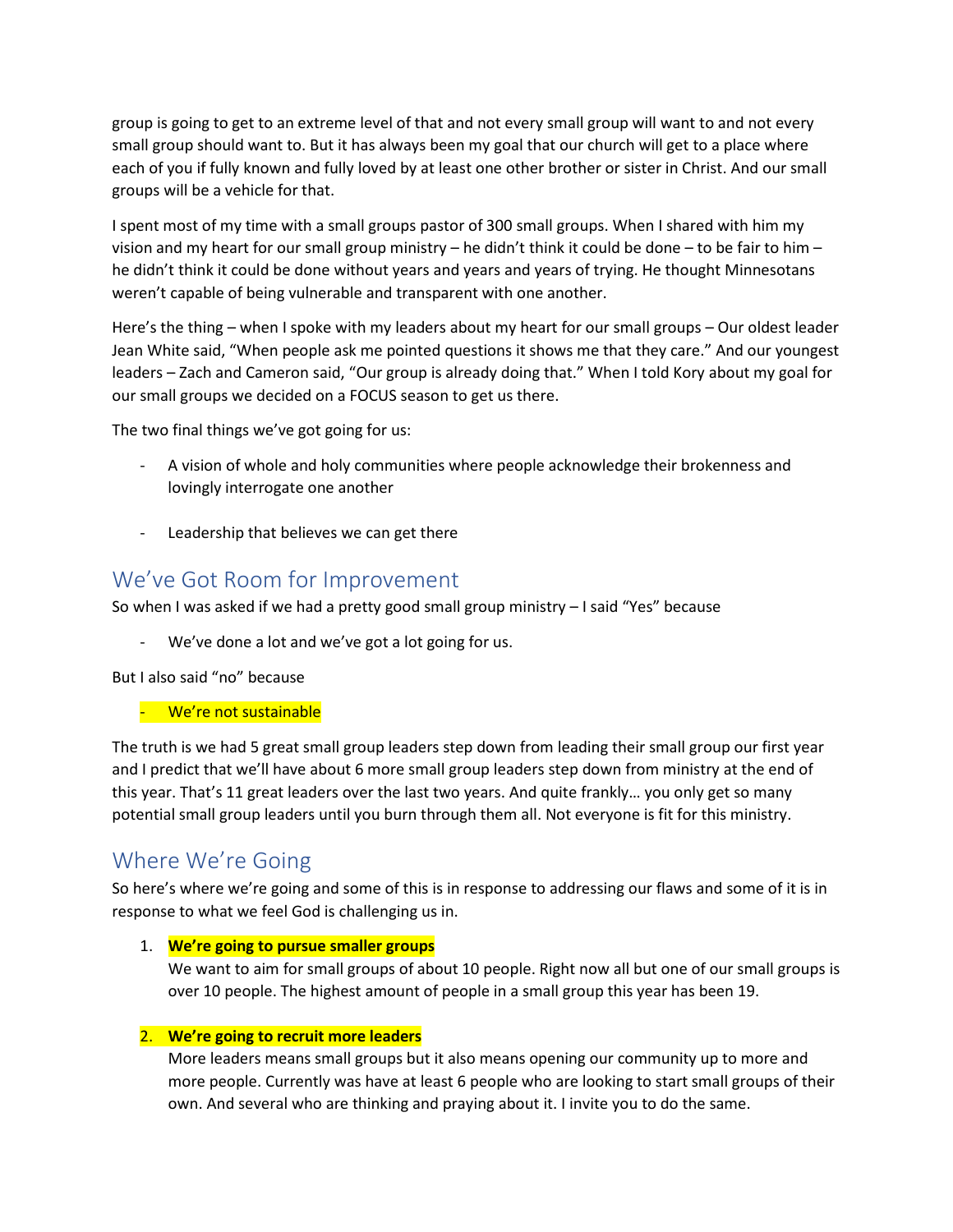#### 3. **We're going to start Beta Groups**

The addition of Beta Groups means creating places where skeptics, seekers, and new Christians have a place where they can comfortably ask questions and search for truth together.

#### 4. **We're going to focus on building our team rather than building our structure**

We've got great structure in place and that means being free to focus on building our leaders. We want to be more intentional about coaching, training, and supporting our leaders and on a consistent basis. This means creating more opportunities to meet together and it means creating a highly relational coaching ministry.

#### **5. We're going to pray more than ever.**

Ron Wilbur, former pastor of small group health at saddleback church has asked to take part in a prayer team for Waite Park Church's small group ministry. One of the reasons that worship is a core value in our small group ministry is because we recognize that no spiritual fruit can be achieved without doing a spiritual work. Next year, more than ever before, our small group ministry will be soaked in prayer.

### Here's What You Can Do:

- 1. Come. Join our small group ministry next year if you're not already in it. Some of our groups may meet every other week which may mean they're more accessible.
- 2. Commit. It's easy to treat small groups as extra-curricular stuff but the truth is our small groups are the cells of the body. In the same way that cells are the basic unit of life in the human body – cell groups (small groups) are the cells of the church body. It's here that we can fulfill the 59 "One another" verses of the Bible. It's here where each person can be known and loved and cared for. Consider 1 Peter 4:10 "Each of you should use whatever gift you have received to serve others, as faithful stewards of God's grace in its various forms." The Holy Spirit recognizes that you and I are to be stewards of God's grace in order to serve others. Meaning that when we don't participate – it's at the expense of other people receiving and experiencing God's grace that's meant to come through you. Does that make sense? God's given us grace (his goodness) for the express purpose of serving others with it. We can't do that if we don't show up.
- 3. Contribute. Don't just be a consumer of your small group. Contribute. Consider 1 Corinthians 12:26: "What then shall we say, brothers and sisters? When you come together, each of you has a hymn, or a word of instruction, a revelation, a tongue or an interpretation. Everything must be done so that the church may be built up." The Holy Spirit expects that we would all contribute and bring something. Before small groups starts ask yourself, "What am I bringing?"
- 4. Care. Care for each other. Pray for each other. Listen to one another. Love one another. Serve one another. Bear one another's burdens. Check in with one another. Encourage one another. Spend time with one another.